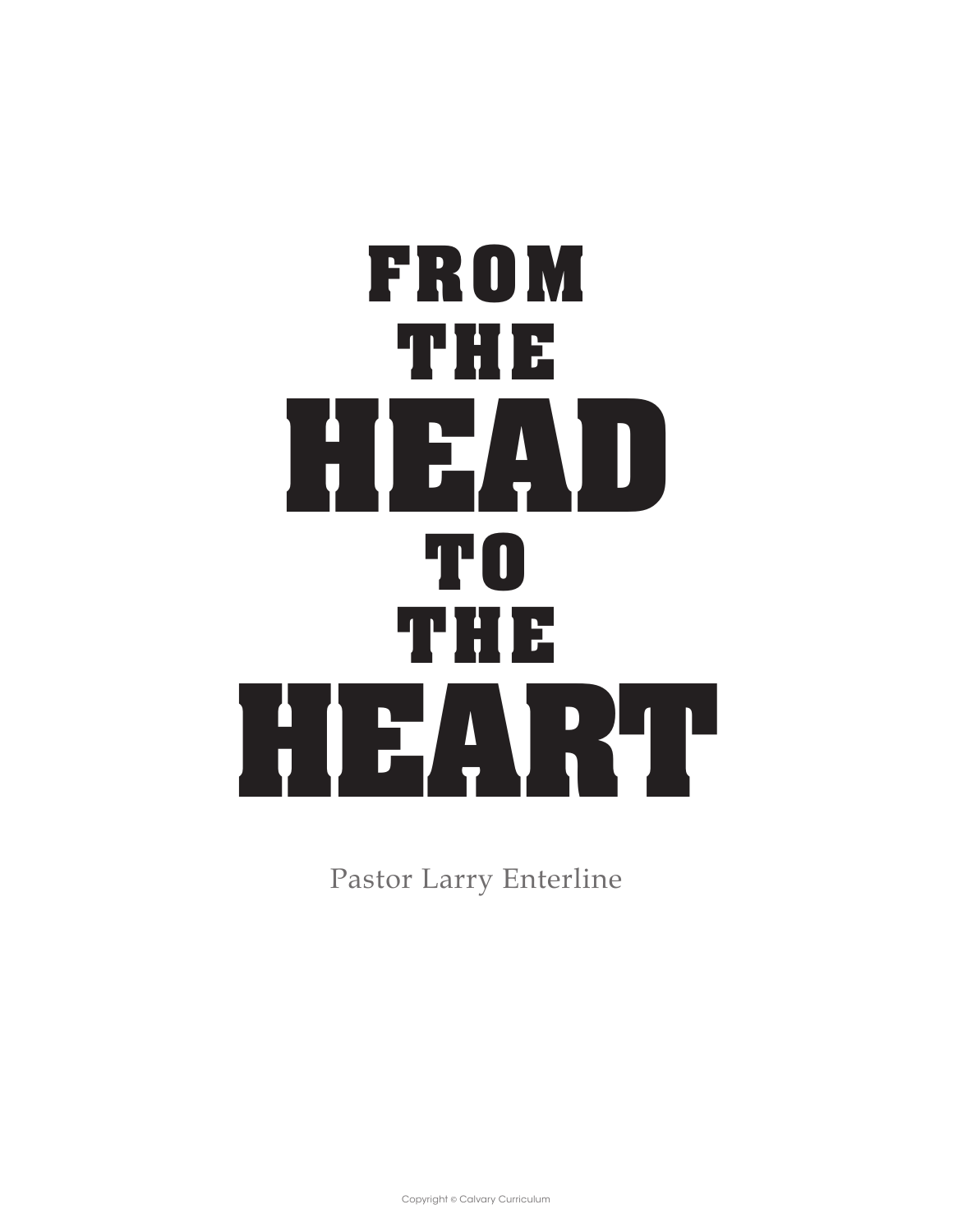# **RESPONDING TO GOD THROUGH HIS WORD**

Responding - Level 5 of 5 levels of learning

- 1. Introduction
- 2. Learning Levels
	- A. **Rote:** Memorizing information
	- B. **Recognition:** Recognizing information
	- C. **Restatement:** Restating information
	- D. **Relation:** Understanding the information and how it relates to one's life
	- E. **Realization:** Understanding the information and how it relates to one's life and then responding
- 3. Two forms of education (How we think)
	- A. **Greek:** Information, memorizing, repeating
	- B. **Hebrew:** Living out the truth learned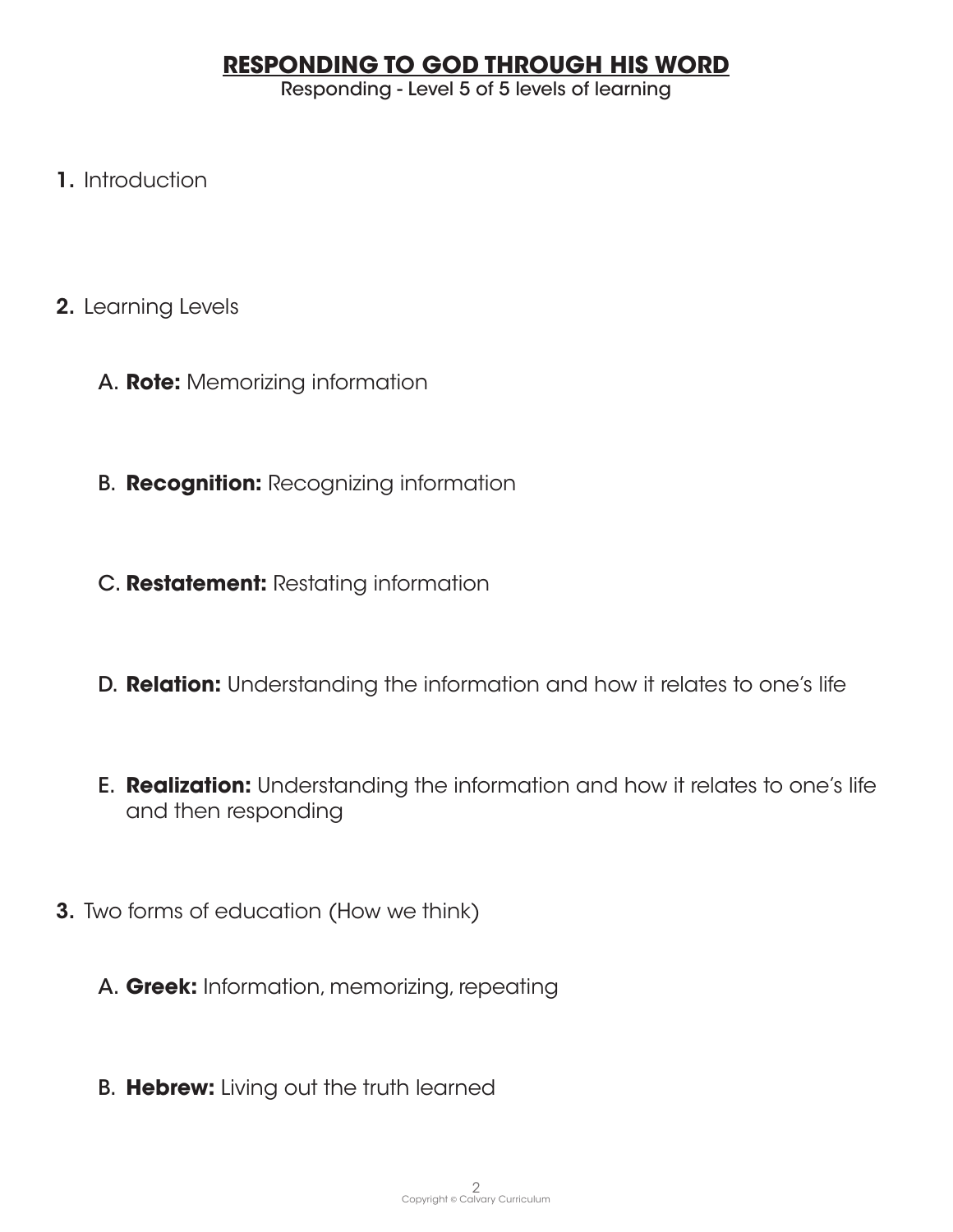| <b>Learning Levels</b><br>The Bible can be learned<br>at any of these levels |                                                                   |                                                                        |                                                                                                           | <b>RELATION</b><br>Ability to relate Bible<br>truths to life and | <b>REALIZATION</b><br>Actualizing<br>response to apply<br><b>Biblical truths in</b><br>daily life |
|------------------------------------------------------------------------------|-------------------------------------------------------------------|------------------------------------------------------------------------|-----------------------------------------------------------------------------------------------------------|------------------------------------------------------------------|---------------------------------------------------------------------------------------------------|
|                                                                              |                                                                   | <b>RECOGNITION</b><br>Ability to recognize<br><b>Biblical concepts</b> | <b>RESTATEMENT</b><br>Ability to express or<br>relate concepts to<br><b>Biblical System</b><br>of thought | see appropriate<br>response                                      |                                                                                                   |
|                                                                              | <b>ROTE</b><br>Ability to repeat<br>without thought<br>of meaning |                                                                        | <b>Teacher Active</b>                                                                                     |                                                                  | <b>Teacher Active As</b><br>Guide of Participation<br><b>Involved Students</b>                    |

# Levels, or Phases of Learning

|                                     | <b>LEVELS OF</b><br><b>LEARNING</b> | <b>PHASES OR</b><br><b>PROCESS</b> | <b>STAGES OF</b><br><b>EXPERIENCE</b>                                                            | <b>APPROPRIATE</b><br><b>CONTENT</b> |
|-------------------------------------|-------------------------------------|------------------------------------|--------------------------------------------------------------------------------------------------|--------------------------------------|
| <b>LEVEL</b><br>Rote<br>MATTHEW 6:7 |                                     | Memory                             | Memorize                                                                                         | Practice                             |
| <b>LEVEL</b><br>2                   | Recognition                         | Understanding                      | Faint recognition                                                                                | Identification                       |
| <b>LEVEL</b><br>3                   | <b>Restatement</b>                  | Translate thought<br>into words    | Ability to recall for<br>ourselves or describe<br>in a general way<br>to others                  | Perception                           |
| <b>LEVEL</b><br>4                   | <b>Relation</b>                     | Seek evidence                      | Power to explain, prove,<br>illustrate and apply                                                 | Problem - Solving                    |
| <b>LEVEL</b><br>5                   | Realization                         | Uses and applications              | Knowledge of truth and<br>its implications, that by<br>its force we act upon it<br>by responding | Experience                           |

# 하나님은 사랑입니다 hananim-eun salang-ibnida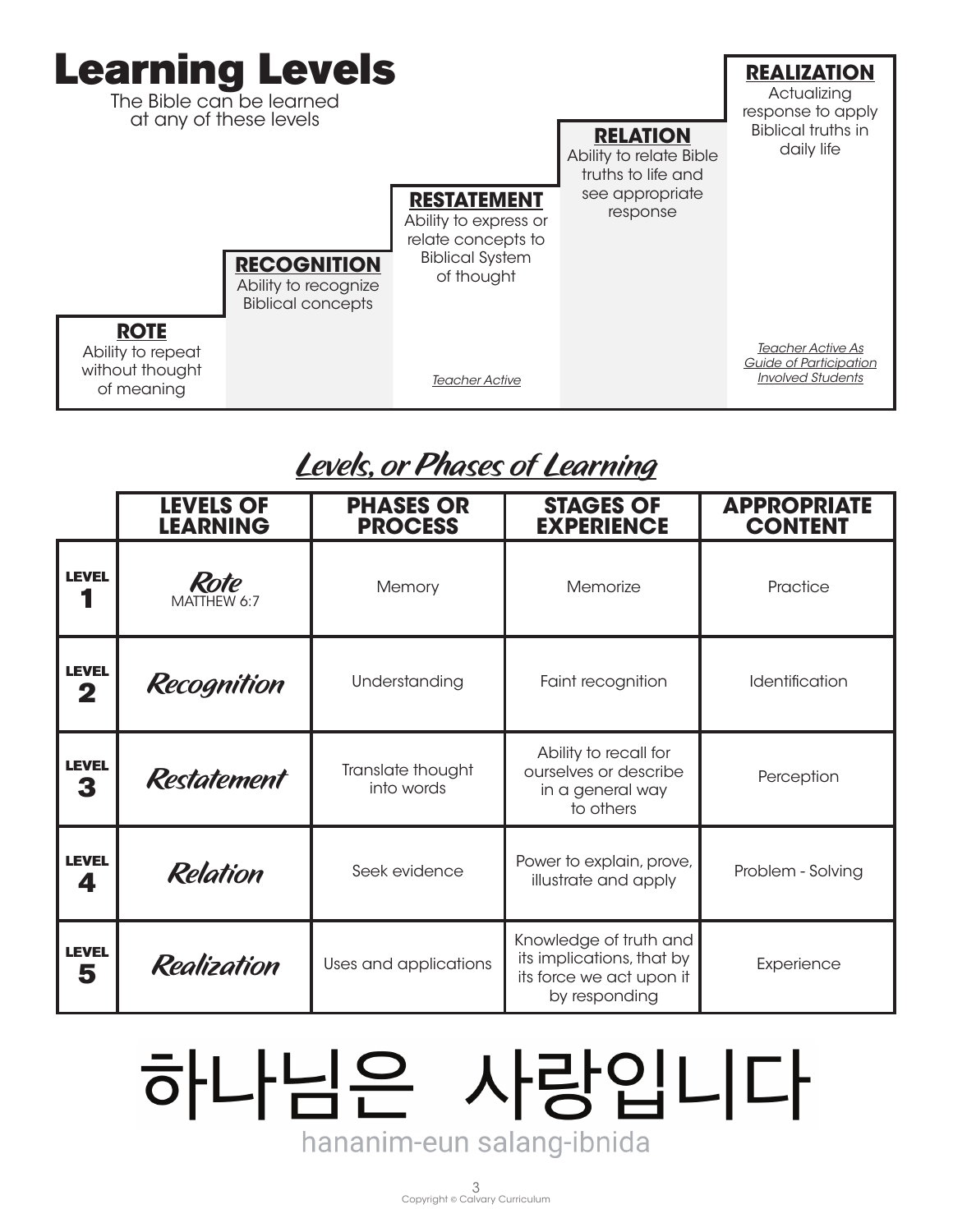# **Thinking Differently - Responding to God through His Word**

• God's Word is alive:

*"For the Word of God is living and powerful, and sharper, even to the division of soul and spirit, and is a discerner of the thoughts and intents of the heart." (Hebrews 4:12)*

- This is God's message –
- This is God speaking –
- God's Word claims to be alive: *"It is the Spirit who gives life; the flesh profits nothing. The words that I speak to you are Spirit, and they are life." (John 6:63)* 
	- Reading the Bible is a spiritual activity.
	- Do you believe you can meet with God in His Word?
	- Let's talk about the "what", and that is, GOD WANTING TO MEET WITH YOU.
	- And then, let's talk about the "how" this works.

We can often read the Bible in an intellectual way; for **information**. But we need to understand that it is a spiritual dynamic that should be happening when we read the Bible.

So, as we read, there are a few things important to understand. **#1** – We need to pray. Prayer matters. Psalms 119:18

**#2** – Read your Bible and pray back what you have read. And sometimes it is helpful to pray it back out loud (external processing).

**#3 Always important to remember:** Open rebellion against God, will hinder communication with God. "If I regard iniquity in my heart, the Lord will not hear." Psalms 66:18

*Our submission or lack of submission to God, will make a difference.*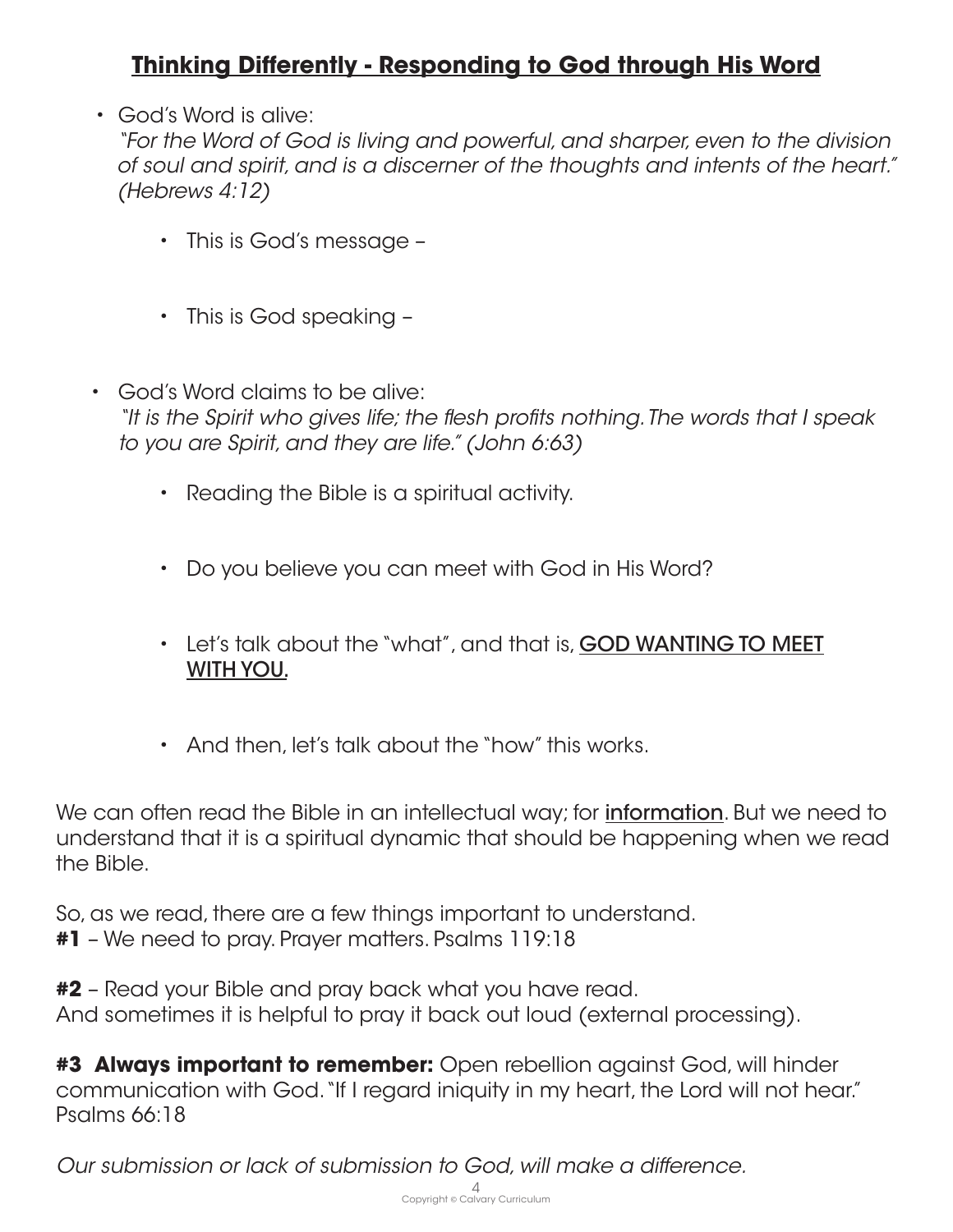*So, let's look at how this works.* How can I respond to God through His Word.

• From childhood…

…this is how we should be thinking, when we read God's Word. How can I respond to God through His Word?

We need to remember:

- Meeting with God This is who we are responding to.
	- The God who knows all -
	- The God is everywhere -
	- The God who is eternal -
	- The God who is all knowing -

## **As we respond to God, we must \_\_\_\_\_\_\_\_ personally and correctly.**

We call this a \_\_\_\_\_\_\_ - \_\_\_\_\_\_ conversation with God

Dr. Bennett's Food for Faith, page 24 | www.twr360.org/ccim/ministries

"Together Time is really a two-way conversation with our living Lord. Through His Word, the Bible, God speaks to His children. As we respond correctly and personally to what God is saying, we will learn how to pray biblically and with expectant faith." Dr. Bennett goes on to say: "When I speak about 'praying biblically', I mean that we actually use the very words of the Scriptures we are reading when we respond to our Lord in prayer." *- Dr. Richard A. Bennett*

### **In this two-way conversation we need to:**

# **1. Respond –**

# **2. Personally –**

When responding to God we need to respond in the singular 1st person, using pronouns such as: I, my, mine, me etc.

- "Forgive **me** of **my** sin, NOT forgive **us** of **our** sin."
- "**I** have come to worship you, NOT **we** have come to worship you."
- "Create in **me** a clean heart, NOT create in **us** a clean heart."

Not responding by using 1st person pronouns such as: we, our, ours, us etc.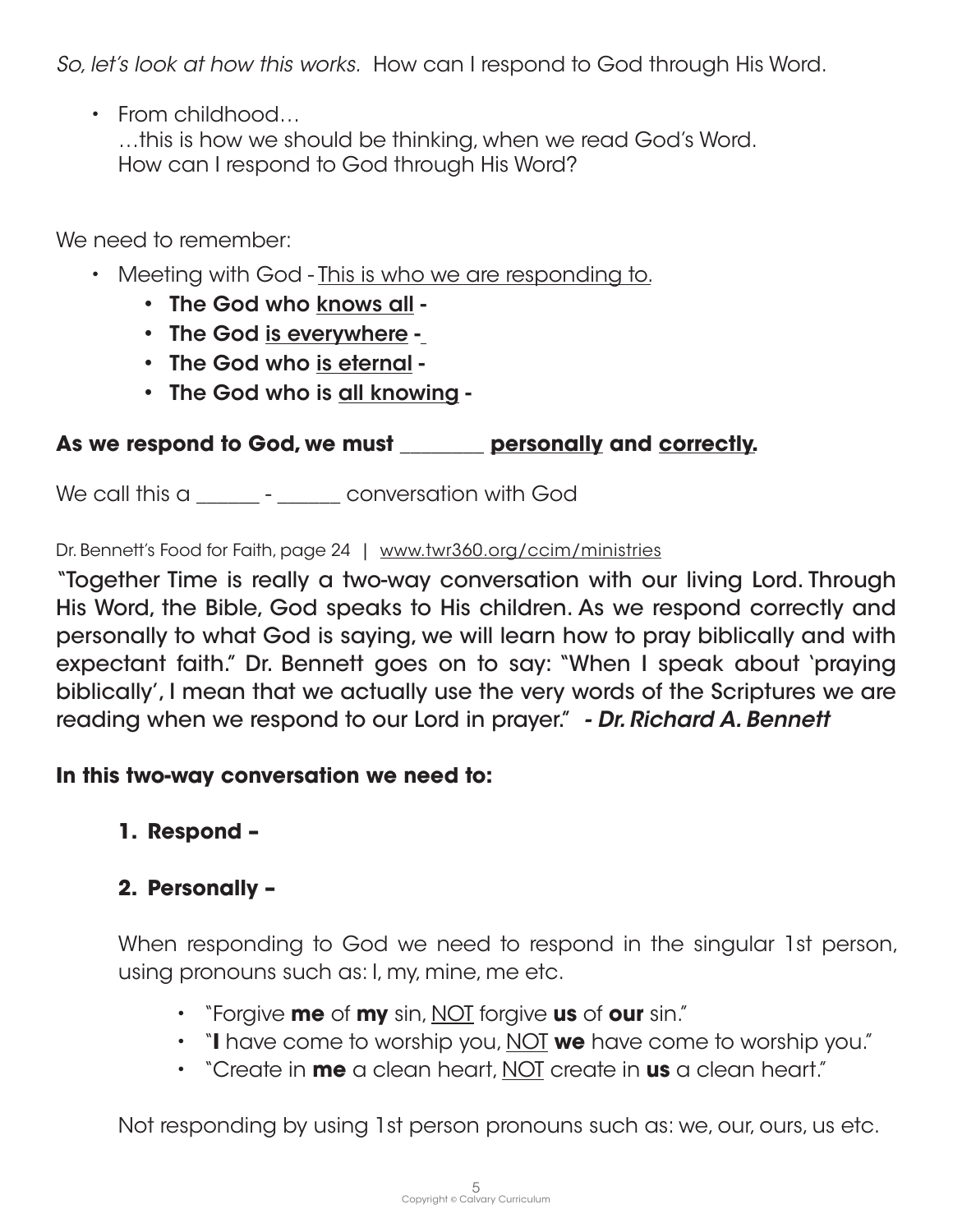**3. Correctly –** In responding, we do not change the meaning of what God has said. This is why it is so important to know what God has said to us in His Word." Study to show thyself approved unto God..." (KJV) 2 Timothy 2:15.

Correct example: When God initiates through His word – we respond back to Him.

God will incline our heart to something He wants us to understand, as we read, ready to hear from Him.

Proverbs 3:5-6. *"Trust in the Lord with all your heart, and lean not on your own understanding; in all your ways acknowledge Him, And He shall direct your paths."*

#### *You might respond,*

- "Lord, help me to trust and depend on You more and not to think I have all the answers.
- Help me to talk to You about everything in my life.
- Thank you that you will show me the right ways to go and the right things to do."

#### **4. Incorrect example:**

It's possible to respond to God as if He had no \_\_\_\_\_\_\_\_\_\_\_\_\_\_\_\_\_ about the subject.

Again, we need to remember:

When we are responding to the Lord:

- The God who knows all –
- The God is everywhere –
- The God who is eternal –
- The God who is all knowing –

So, in review:

- 1. We need to think differently God's Word is alive, God has a message for His children, and He wants to speak to us.
- 2. God wants to have a two-way conversation with us.
- 3. God wants us to respond to what He has said in the Bible.
- 4. God wants us to respond to Him personally and correctly.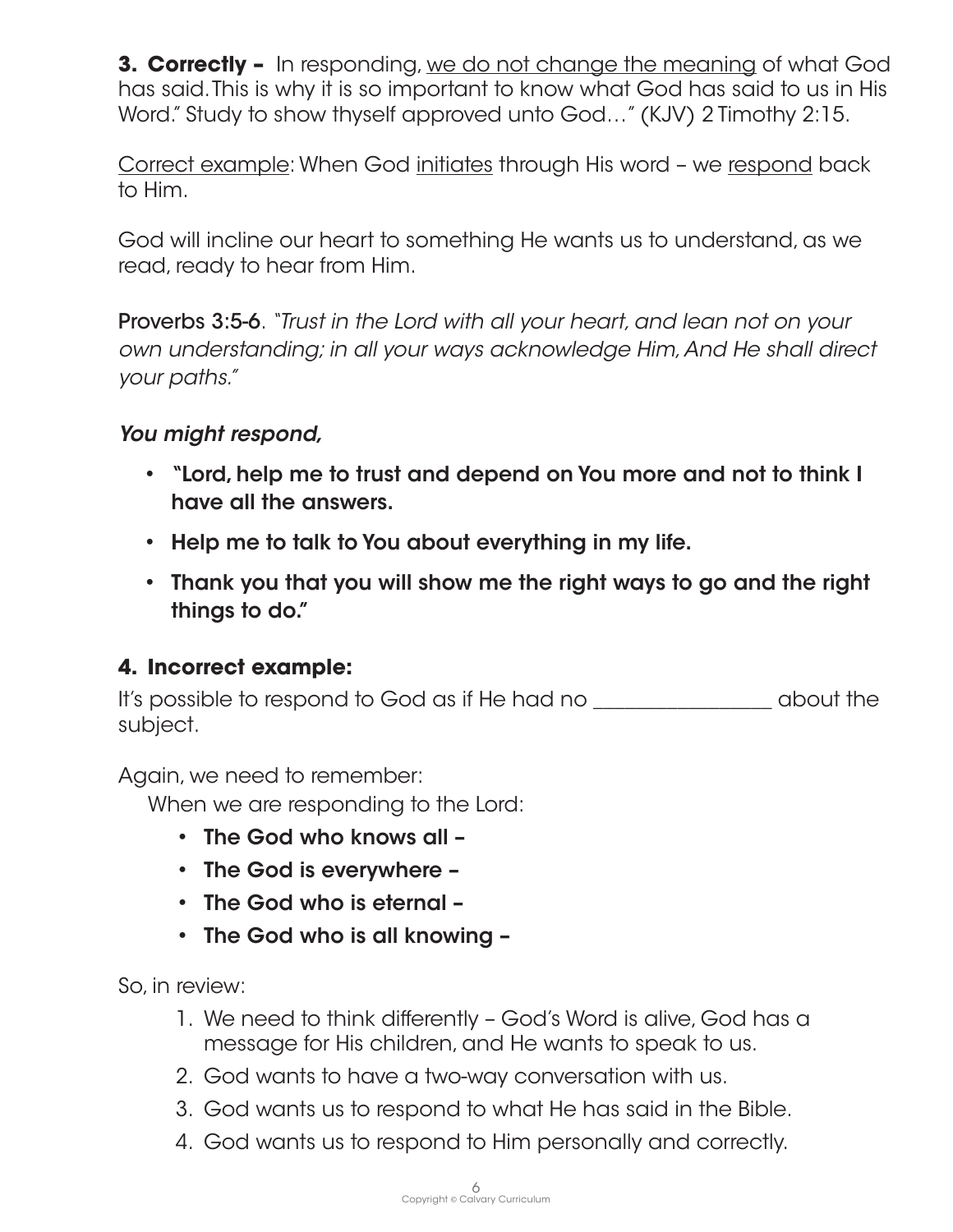# **HOW CAN WE HELP THE CHILDREN TO RESPOND TO GOD?**

- 1. Learn to simply read from the Bible verse by verse.
- 2. Teach the children the idea behind communicating to someone.
- 3. Apply all of this to communicating with God.
- 4. Apply this to reading the Bible verse by verse as you would talk with someone
- 5. This will take time to develop.
- 6. One verse at a time.
- 7. After your study time in class, ask the question:
- 8. There are "little" things that can be done each week to help in creating a new mind-set about meeting with God. Such as:
	- a. Write on the white board in the front the classroom: "Do you talk to God when you read your Bible?"
	- b. Use vocabulary such as:
	- c. Use questions such as:
	- d. When teaching younger children such as K-2nd grades you will simply teach them what to say in responding to God. This is the beginning of the process. If Jesus said, "I love you, what would you say back to Him? Answer: "I love you." In these younger years, we have the privilege of training them the mindset of responding to God.

"If you teach the child wrongly, he believes you. If you teach him heresies, he will receive them. What you teach him now, he will never forget." ~C.H. Spurgeon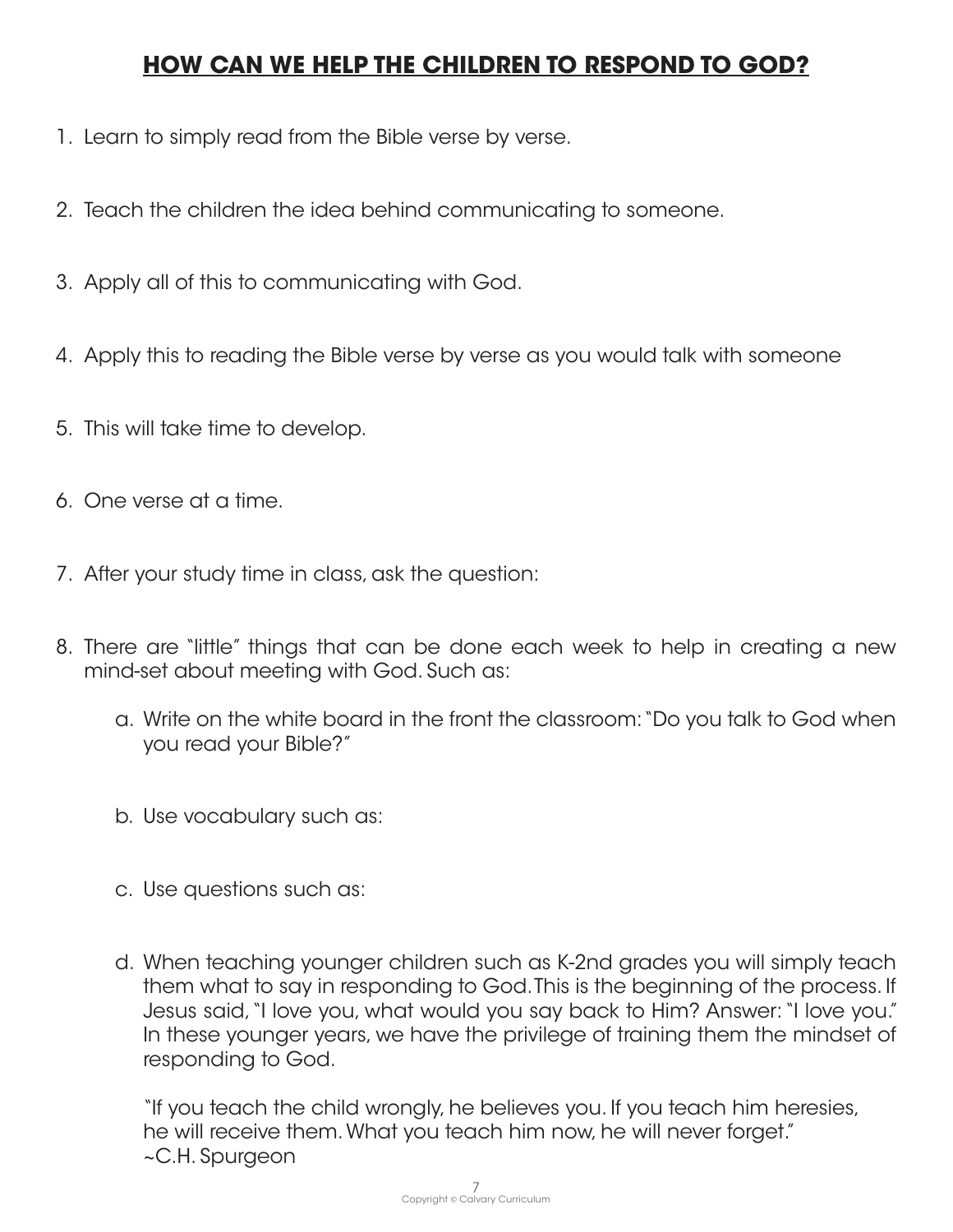# *"FOR THIS IS GOD, OUR GOD FOREVER AND EVER; HE WILL BE OUR GUIDE EVEN TO DEATH." PSALM 48:14*

- Who is this talking about? *God.*
- Whose God is He? *Ours.* Who is "our?" Am I a part of the "our?"
- How long will He be God? *Forever and ever.*
- New/fresh thought about God? What might this tell me about God? *He is different than people and He is greater than people. He understands things differently than I do because He's lived longer than I have. He knows more than I do.*
- How long will He be my God?
- What will He be to me? *My guide.*
- What is a guide? What does a guide do? (Can look in a dictionary. Can

discuss this idea with family or others. Can you remember a time when you were led by a guide…what did that guide do?)

- What might be some things He'll be my guide in? *To help me know how He thinks about things and what He would like me to say, do, or where to go. To direct me in how to live, think, speak, and react when I go through times of joy, sadness, change, monotony, failure, disappointment, triumph.*
- How long will He be my guide? *He'll be my guide for my whole life.*
- Is there a promise to claim in this verse? What is it?
- If I really took the words in this verse seriously, would it make a difference in my life? What difference would it make? How might my life look differently?

"You might ask, 'How do I learn to ask good questions?' By practicing asking dumb and bad questions. There's no such thing as a dumb question, but some of them just aren't very fruitful. And some of them will lead you off the context but you just practice – it's a skill." *~ Pastor Rich Chaffin*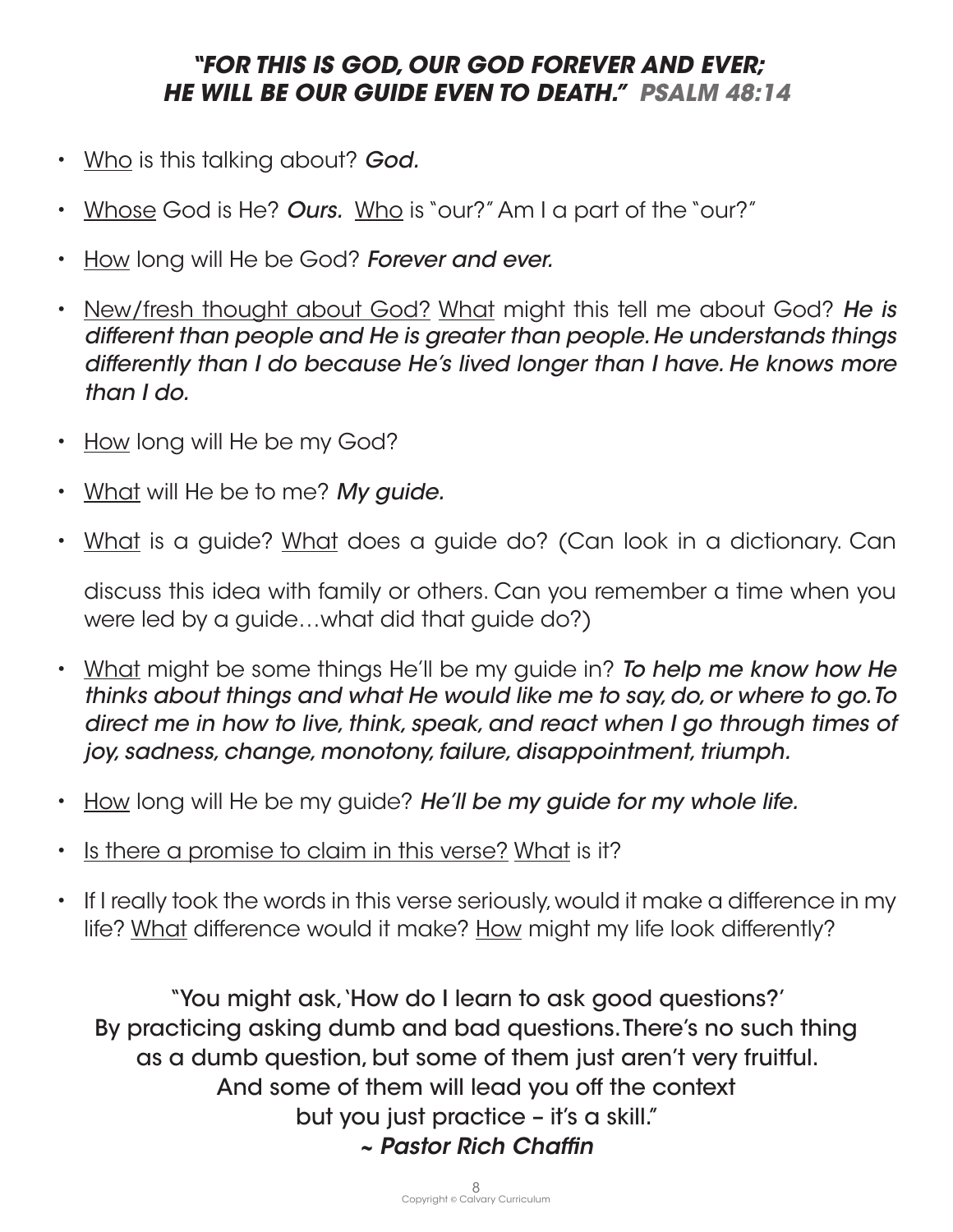# **IN THIS VERSE, IS THERE A...**

#### Promise to claim?

- Are there any promises?
- What does God say He will do?
- Is there something that God tells us to do, if we want this promise for ourselves? (Memorizing this promise will help in the days ahead.)
- Is there a promise I can trust, for a situation I'm in?

#### Sin to avoid?

- What is the sin to avoid?
- What does this passage teach about sin?
- Does it speak of any consequences of sin?

#### Warning to heed? What is the warning to heed?

• What is the exact warning?

#### Command to obey? What is the command to obey?

- What is the exact command?
- How can I obey it?

#### Good example to follow? What is the good example to follow?

- What is the exact good example?
- How can I follow it?

#### Bad example to shun? What is the bad example to shun?

• What is the exact bad example?

#### New/fresh thought about God the Father?

- What does the passage teach about God's character?
- Is there a truth about God the Father that I can rejoice in?
- What characteristics of God do you see, such as patience, mercy, anger, power, love, or knowledge?
- How is God the Father responding to people?
- What difference does it make to you that He is like this? Could you take some time to praise Him for it?

#### New/fresh thought about God the Son

- Is there a truth about God the Son I can rejoice in?
- What characteristics of God do you see, such as patience, mercy, anger, power, love or knowledge?
- How is God the Son responding to people?
- What difference does it make to you that He is like this? Could you take some time to praise Him for it?

#### New/fresh thought about God the Holy Spirit

- What role does God the Holy Spirit play in the passage?
- Is there a truth about God the Holy Spirit that I can rejoice in?
- What characteristics of God do you see, such as patience, mercy, anger, power, love or knowledge?
- How is God the Holy Spirit responding to people?
- What difference does it make to you that He is like this? Could you take some time to praise Him for it?

#### Fresh insight into the person of Satan?

#### Fresh insight into Satan's cruel goals?

• Might this give me insight into how the world operates?

#### Fresh insight into Satan's subtle devices?

- Does this give me a warning to heed?
- Might this give me insight into how the world operates?